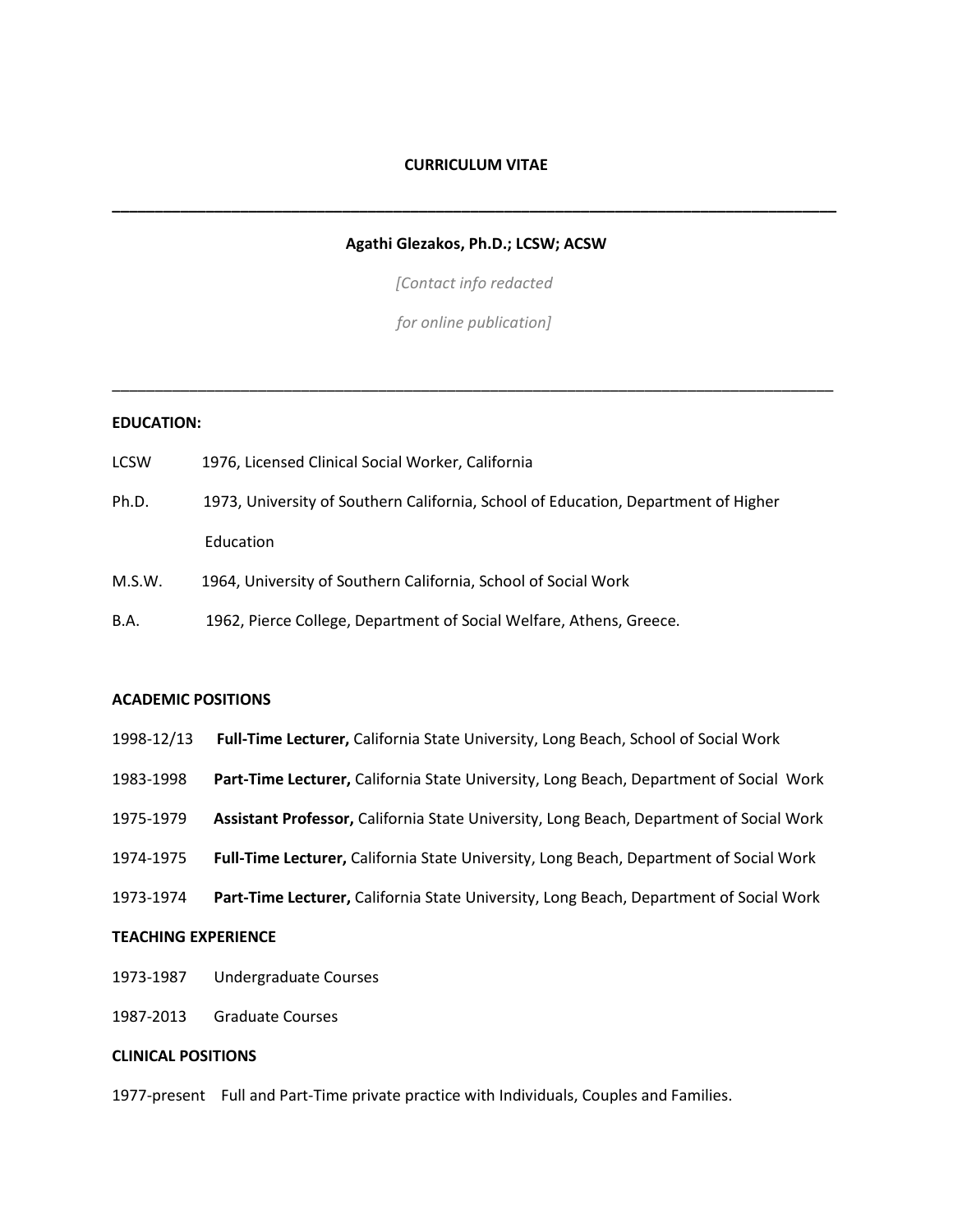#### **Glezakos, A.-2-**

# **ADDITIONAL CLINICAL POSITIONS**

- 1978-1998 Social Services Consultant, Skilled Nursing Facilities, Orange County, CA
- 1972-1973 Medical Social Worker, Memorial Medical Center, Long Beach, CA.
- 1970-1972 Micro and Macro social work practice with Individuals, Couples, Families, Groups and Communities; Social Work Intern Supervisor, Catholic Social Services, Long Beach, CA
- 1967-1970 Medical Social Worker, Orthopedic Hospital of Los Angeles, CA
- 1964-1967: Micro and Macro social work practice with Immigrant and Refugee Individuals, Couples, Families and Groups; Social Work Intern Supervisor, International Institute of Los Angeles

# **TEACHING EXPERIENCE IN THE MSW PROGRAM, CSULB**

- 1987-12/13 (SW500) **Foundations for Generalist and Multicultural Social Work Practice**
	- (SW503A) **Human Behavior and the Social Environment in Multicultural Perspectives; Focus on Prenatal through Adolescence**
	- (SW503B**) Human Behavior and the Social Environment in Multicultural Perspectives: Focus on Young Adulthood through Old Age**
	- (SW560) **Direct Interventions with Individuals and Families: Focus on Children, Youth and Families**
	- **(**SW561) **Direct Interventions with Individuals and Families: Focus on Older Adults and Families**
	- (SW590) **Selected Topics in Social Work Practice**
	- (SW591) **Diagnosis and Treatment in Clinical Practice with Older Adults**
	- (SW596A/B) **Field Instruction**
	- (SW642) **Mental Health and Older Adults: A Multicultural Perspective**
	- (SW660) **Direct Interventions with Groups: Focus on Children and Youth**
	- (SW661) **Direct Interventions with Groups: Focus on Older Adults**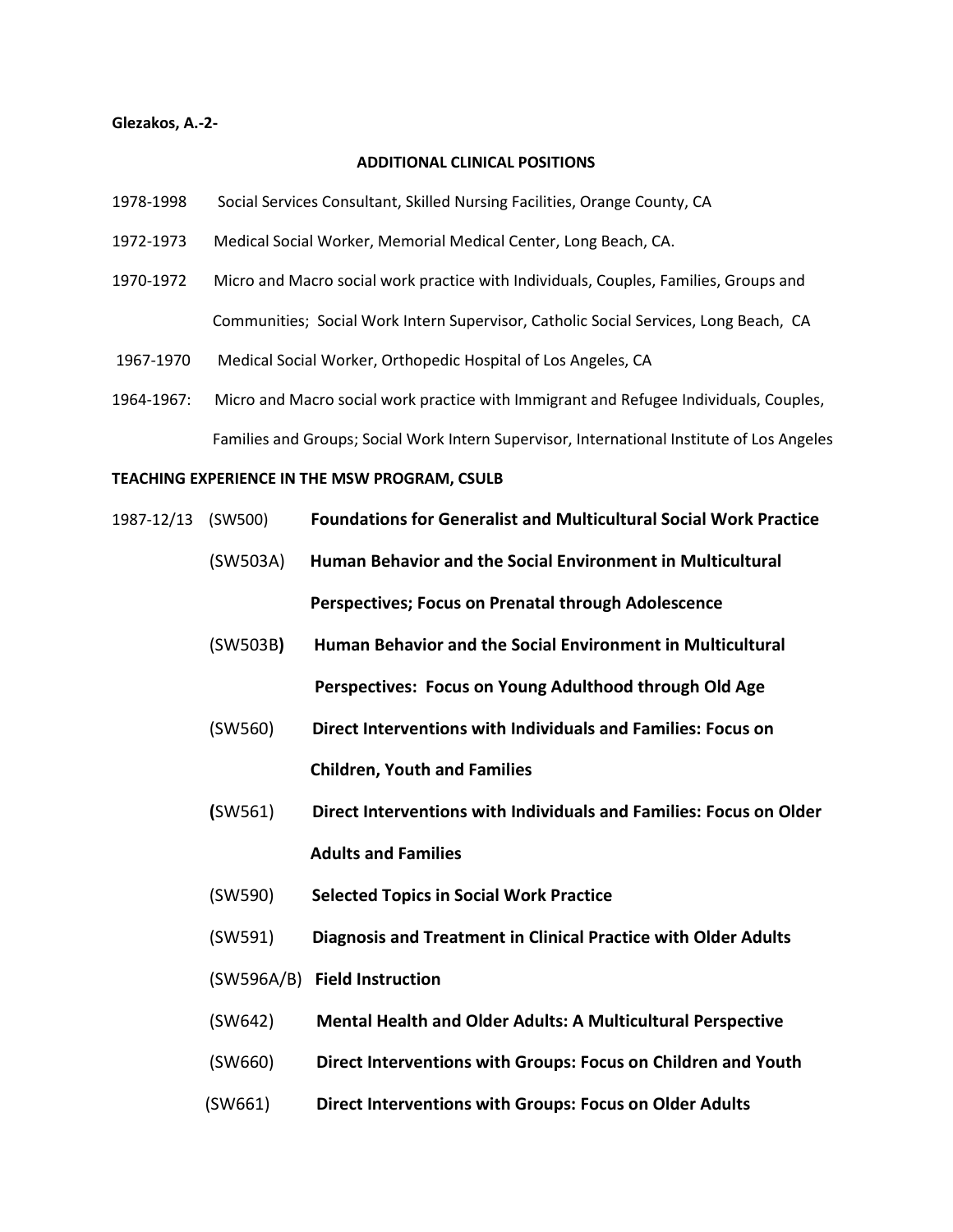| (SW674)    | <b>Clinical Diagnosis and Therapeutic Interventions</b> |
|------------|---------------------------------------------------------|
| (SW677)    | Social Work Practice in Mental Health                   |
| (SW680A/B) | <b>Field Instruction</b>                                |
| (SW698A)   | <b>Thesis I</b>                                         |
| (SW699A)   | Thesis II                                               |

-3-

# **PEER-REVIEWED PUBLICATIONS**

Ranney, M.J, Goodman, C.C, Tan, P. & **Glezakos, A.** (2006). Building on the Life-Span Perspective: A Model for Infusing Geriatric Social Work. *Journal of Gerontological Social Work*. 48(1/2), 83-96.

**Glezakos, A. (**2005). The Tribulations and Rewards of Distance Teaching. In Abels, P. (Ed). Distance Education in Social Work: Planning, Teaching and Learning (71-83). New York: Springer Publishing Company.

Kleinpeter, C. B., **Glezakos, A.** & Potts, M. (2005). Distance Education : The Use of Blackboard Software in Practice Methods Courses Taught Over ITV. *The International Journal of Continuing Social Work Education,* 38-45

**Glezakos, A**. (2004). Lessons Learned from My Professional Journey. *Reflections,* 10(3), 75-77.

**Glezakos, A.** & Ranney, M. J. (2002). Diagnosis and Treatment in Clinical Practice with Older Adults. In Kropf, N. & Tompkins, C. (Eds.). Teaching Aging: Syllabi, Resources & Infusion Materials for the Social Work Curriculum (33-42). Alexandria, Virginia, CSWE.

**Glezakos, A.** &Lee, D.C. (2001). Distance and On-Campus MSW Students: How They Perform and What They Tell Us. *Professional Development: The International Journal of Continuing Social Work Education.*  4(2), 54-61.

**Glezakos, A.** (1997). A "Client's" Reflections on International Social Work. *Reflections,* 3(2), 58-64.

**Glezakos, A**. (1995). My "Conscious" Counter-transference. *Reflections,* 1(1), 41-47.

# **BOOK REVIEWS AND COMMENTARIES**

**Glezakos, A.** (2006). Snow: Book Review. *Reflections,* 12(4), 90-93.

**Glezakos, A.** (2006). Memoirs of a Geisha and Brokeback Mountain: Movie Reviews. *Reflections,* 12(3), 75-77.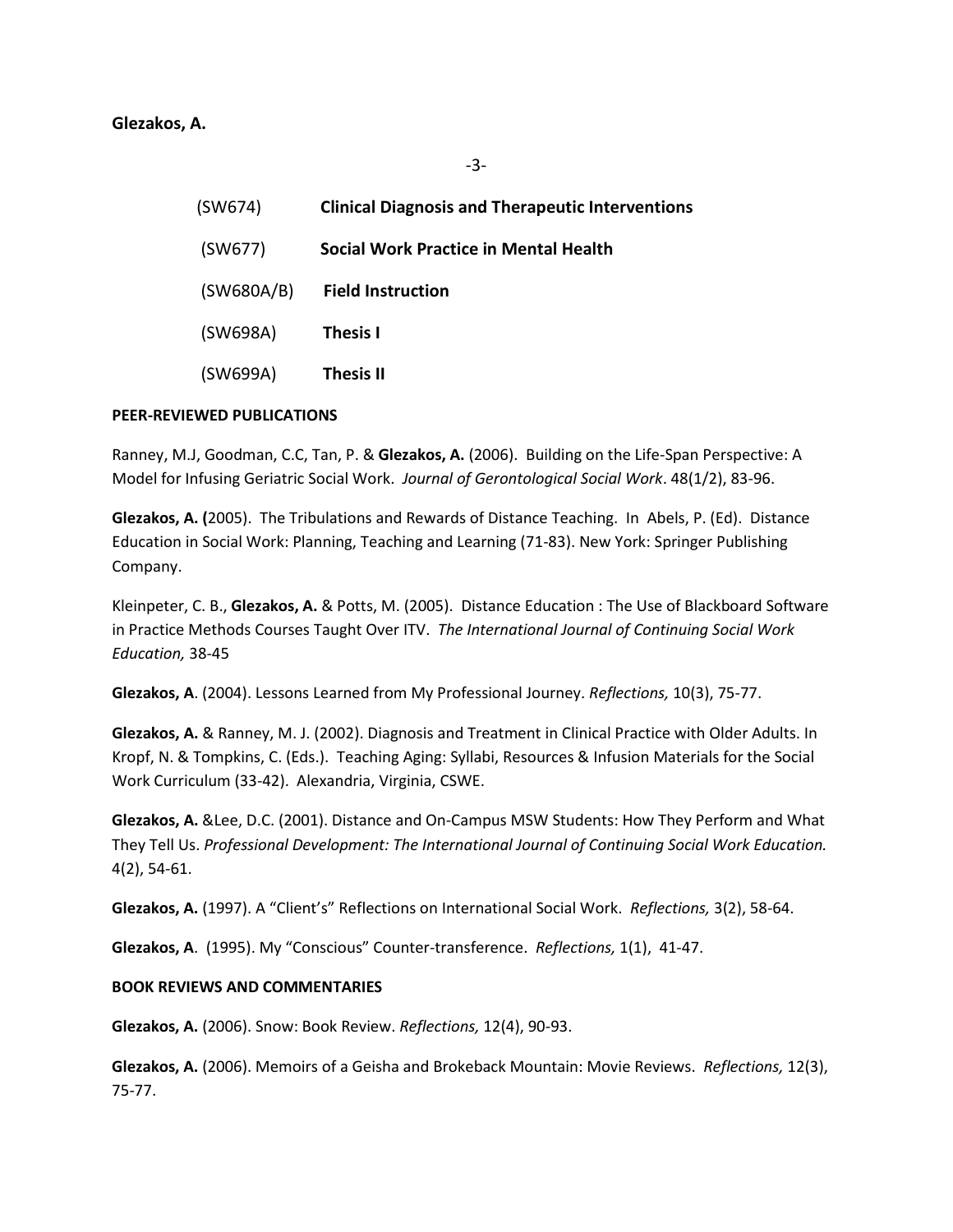**Glezakos, A.** (2006). Good Night and Good Luck: Movie Review. *Reflections,* 12(2), 92-93.

- **Glezakos, A.** (2005). Ray and Kinsey: A Comparative Movie Review. *Reflections,* 11(1), 93-94.
- **Glezakos, A.** (2004). Commentary on the 2004 Summer Olympics in Greece. *Reflections,* 10(4), 75-78.

**Glezakos, A.** (2004). Tarnation: Movie Review. *Reflections,* 10(4) 78-79.

**Glezakos, A. (**2004). Calendar Girls: Movie Review. *Reflections,* 10(2), 62-63.

**Glezakos, A**. (2004). The Human Stain: Movie Review. *Reflections,* 10(1), 127-128.

**Glezakos, A. (**2003). Lost In Translation: Movie Review. *Reflections.* 9(4), 71-72.

**Glezakos, A.** (2003). The Hours: Movie Review. *Reflections,* 9(3), 66-67.

**Glezakos, A.** ( 2002). One Greek's Reactions to My Big Fat Greek Wedding.: Movie Review. *Reflections,*  8(4), 69-72.

**Glezakos, A**. (2002). Understanding Narrative Therapy: A guide for the Social Worker: Book Review. *Reflections*, 8(4), 73-36.

**Glezakos, A.** (2002). A Beautiful Mind & Iris: Movie Reviews. *Reflections*, 8(1), 67-68.

**Glezakos, A**. (2001). Captain Corelli's Mandolin: Movie Review*. Reflections*, 7(4), 63.

**Glezakos, A.** (2000). The Straight Story: Movie Review. *Reflections,* 6(3), 77-79

**Glezakos, A.** (1998). Long Walk to Freedom: Book Review. *Reflections,* 4(4), 67-69.

**Glezakos, A.** (1998). Commentary on "Who's Teaching Whom: The Parallel Process of Field Instructor and Student" *Reflections,* 4(3), 78-81.

**Glezakos, A.** (1998). Commentary on "Strengths Despite Constraints: Memoirs of Research in a Slum in Calcuta." *Reflections,* 4(1), 2-3.

**Glezakos, A**. (1997). Do the Right Thing: The Students Turn. *Reflections,* 3(1), 2-3.

**Glezakos, A**. (1995). Managed Mental Health Care and Social Work: Yesterday, Today and Tomorrow. *NASW California News,* July/August.

**Glezakos, A. (**1991). The OBRA Paradox, Nursing Homes and Social Workers. *NASW California News,*  October.

#### **PRESENTATIONS**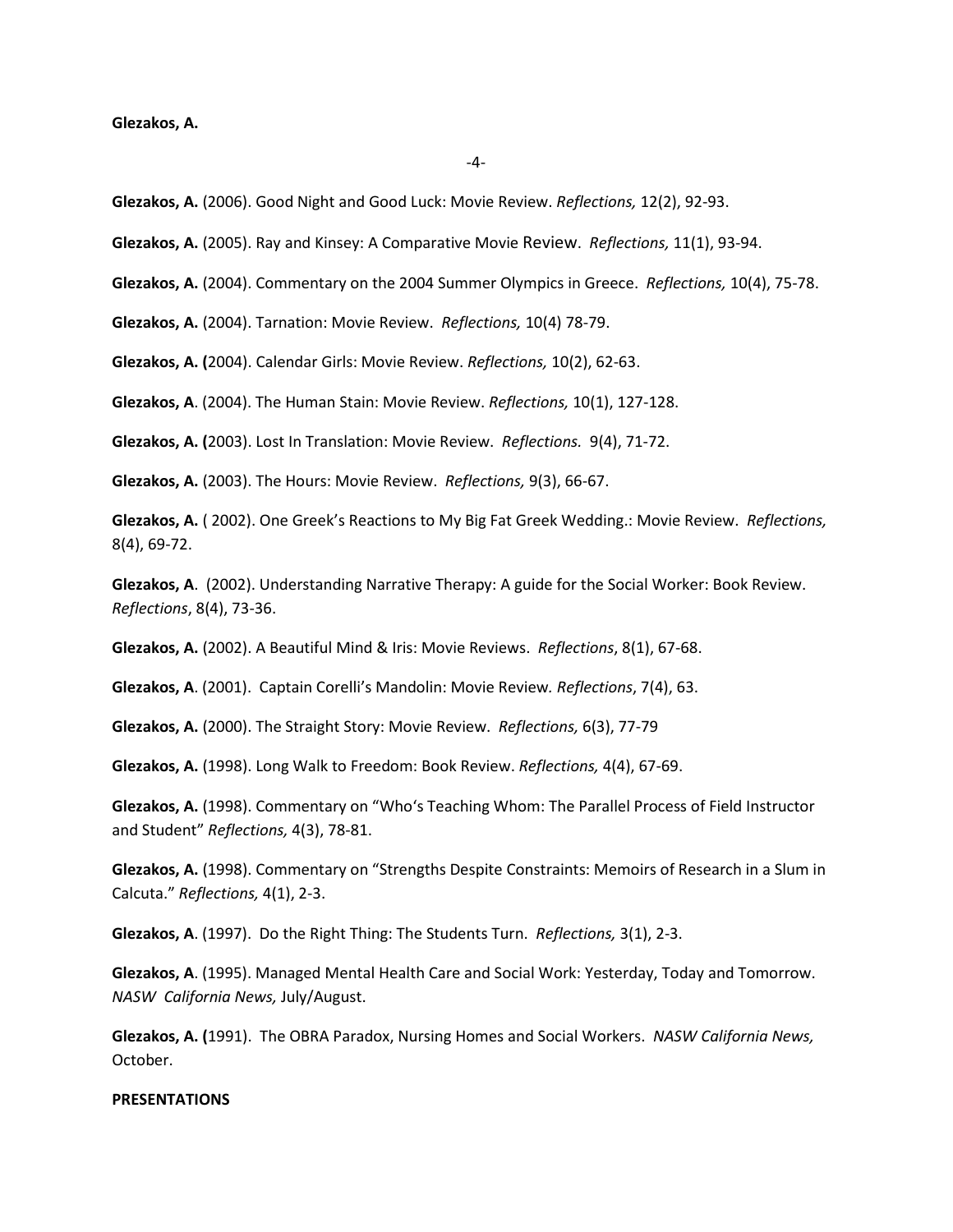**Glezakos, A.** (2006). Gerontological Social Work Practice "In-competencies:" Voices from the Field. Paper Presentation at the Annual Program Meeting of the CSWE, Chicago, Illinois.

**Glezakos, A.** & Gillam, B, A. (2005). Social Support Network Utilization Among Distance Education and On-Campus MSW Students. Paper Presentation at the Annual Technology Conference in Conjunction with the Annual Program Meeting of the CSWE, New York, NY.

Kleinpeter, C.B., **Glezakos, A.** & Potts, M.K. (2004). Distance Education: The Use of Blackboard Software In Practice Methods Courses Taught Over ITV. Paper Presentation at the Annual Program Meeting of the CSWE, Anaheim, CA.

**Glezakos, A. &** Ranney, M.J. (2003). A Map for the Journey: The Complexities and Intricacies of Geriatric Assessment. Paper Presentation at the National Gerontological Social Work Conference in Conjunction with The Annual Program Meeting of the CSWE, Atlanta, Georgia.

Ranney, M.J., Goodman, C.C, **Glezakos, A.** & Tan, P. (2003). Aging Enrichment Project: Implementation Year Results. Poster Presentation at the National Gerontological Social Work Conference in Conjunction with the Annual Program Meeting of the CSWE, Atlanta, Georgia.

**Glezakos, A.** & Lee, D.C. (2002). Differences in Competencies and Course Preferences between On-Campus and Distance Education Students. Paper Presentation at the Annual Technology Conference for Social Work Education and Practice, Charleston, South Carolina.

Lee, D.C. & **Glezakos, A.** (2002). A Dialogue of Students With and Without Disabilities. Paper Presentation at the Annual International Symposium on Social Work With Groups, New York, NY.

**Glezakos, A.** Lee, D.C. (2001). Distance and On-Campus Graduates: How They Perform and What They Tell Us. Poster Presentation at the Annual Conference of the Society for Social Work and Research, Washington, DC.

**Glezakos, A. (**2001). The Role of Cultural Practices in the Caregiving of Alzheimer's Patients. Paper Presentation at the Annual Conference of the Orange County Alzheimer's Association, Newport Beach, CA .

**Glezakos, A**. & Gonzalez-Smith, V. ( 2001). Mexican Americans With Severe Mental Illness: Barriers to Utilization of Mental Health Services. Paper Presentation at the Annual Latino Social Work Network Conference, Costa Mesa, CA.

**Glezakos, A**. & Ramirez, C. (2001). Factors that Influence the Risk Behaviors of Latinos/as With an AIDS/HIV Diagnosis. Paper Presentation at the Annual Latino Social Work Network Conference, Costa Mesa, CA.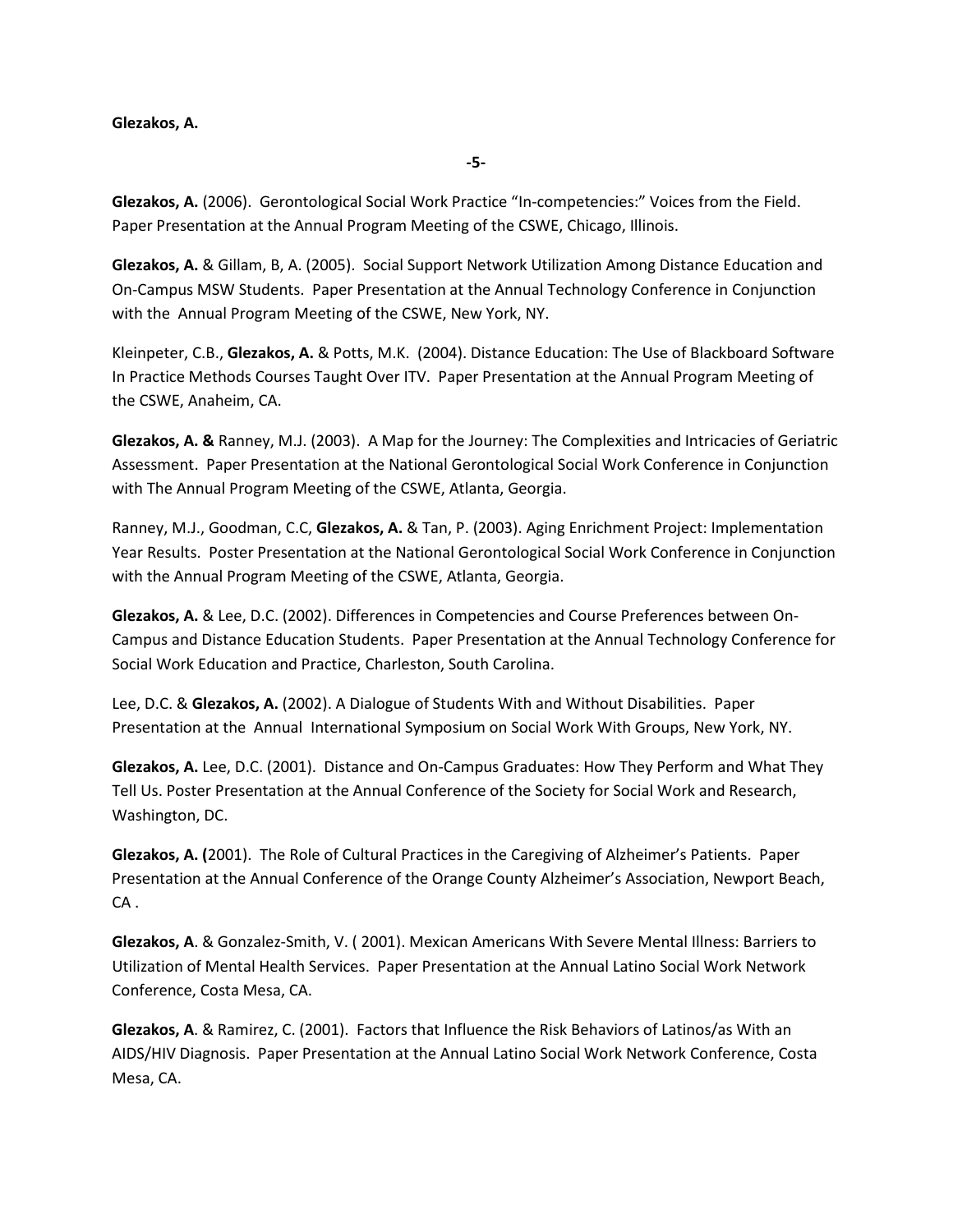**Glezakos, A.** (2000). The Challenge of Teaching a Micro Practice Class through ITV. Paper Presentation at the Annual Technology Conference, Charleston, South Carolina.

**Glezakos, A**. (1999). Essential Older Adult Competencies. Paper Presentation at the Annual Conference of the CA Institute for Mental Health, Riverside, CA.

Rose. M. & **Glezakos, A.** (1999). Leisure World Meets The Ivory Tower: Highlights and Pitfalls. Paper Presentation at the Annual Continuums of Service Learning Conference, Fullerton, CA.

**Glezakos, A.** (1997). Culture and Aging: Training Staff in Long-Term Care Facilities for Culturally Sensitive Caregiving. Paper Presentation at the Annual Conference of the CA Institute for Mental Health, Anaheim, CA.

**Glezakos, A.** (1996). Advocate, Adapt or Quit: Practice Dilemmas in the Environment of Managed Care. Paper Presentation at the NASW Annual State Conference, Universal City, CA.

**Glezakos. A**. (1995) Beyond Tradition: Managed Mental Health Care. Panelist, Annual Program Meeting of the CSWE, San Diego, CA.

**Glezakos, A.** (1995). Ethical Dilemmas and Managed Care Practices. Paper Presentation at the Annual Program Meeting of the CSWE, San Diego, CA.

**Glezakos, A.** (1995). The Use of Social Group Work Theory with Graduate Field Work Seminars. Paper Presentation at the Annual Program Meeting of the CSWE, San Diego, CA.

**Glezakos, A.,** Gillogly, M. & Sherman, L. (1994). The Portrait of Today's Older Woman. NASW Annual State Conference, Century City, CA.

**Glezakos, A.,** (1993). Innovative and Comprehensive Approaches to Meet the Multiple and Changing Needs of Clients With Alzheimer's Disease. Poster Presentation at the NASW Annual State Conference, CA.

**Glezakos, A. (**(1992). Social Work Practice at the John Douglas French Center with Alzheimer's Disease Clients. Poster Presentation at the World Assembly '92, Washington, DC.

**Glezakos, A.** ( 1992). The Efficacy of the Family Album in Counseling Older Adult Couples with Marital Problems. Paper Presentation at the NASW Annual State Conference, Costa Mesa, CA.

**Glezakos, A.** , Fieldson, M. & Sims, S.(1991). Forget Not Those Who Can No Longer Remember: Social Work Practice with the Demented Institutionalized Patient. Paper Presentation at the NASW Annual State Conference, San Jose, CA.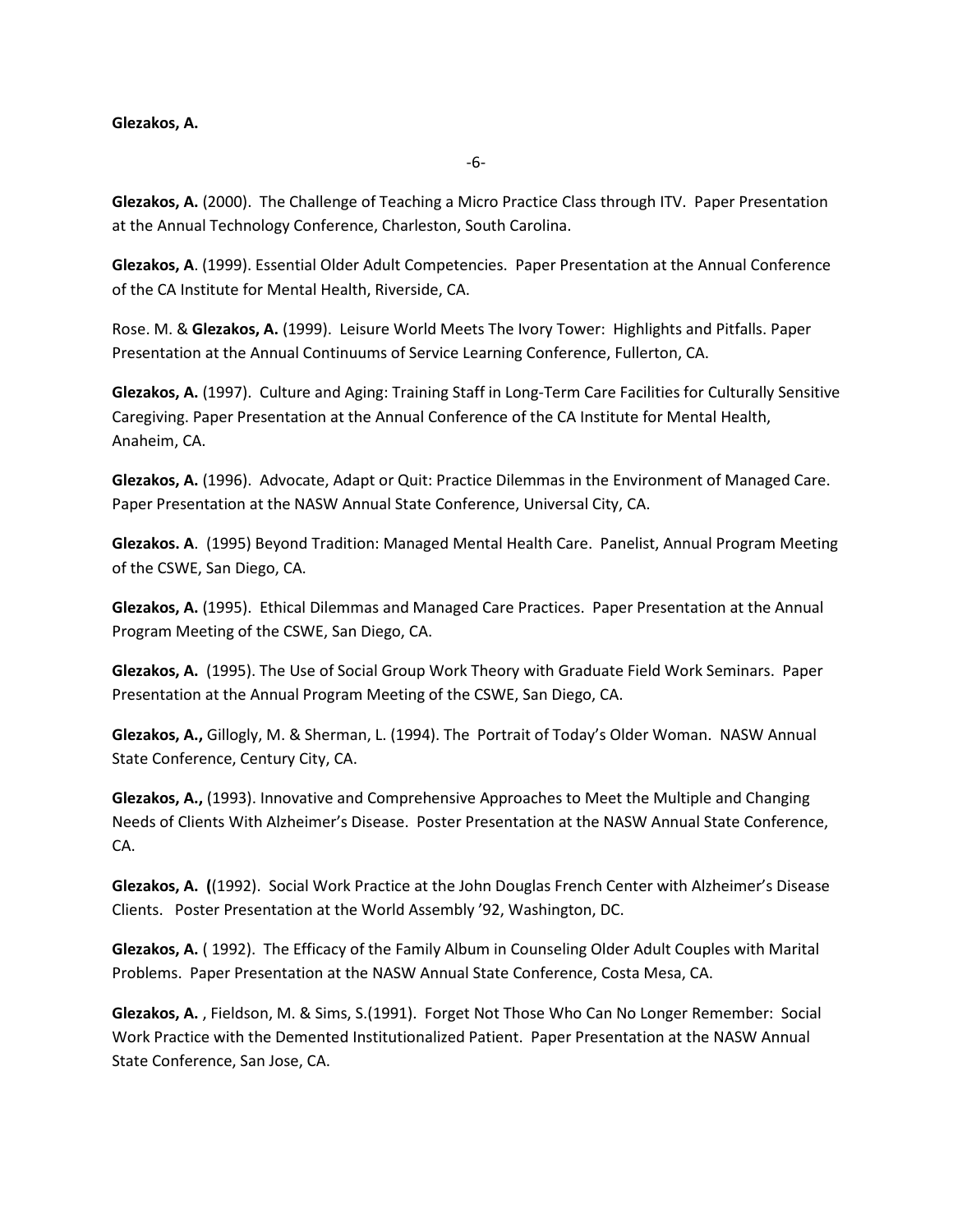**Glezakos. A.** (1991). Social Work Consultation in Special Care Units: Impacting the Quality of Care of the Very Vulnerable. Paper Presentation at the Annual Conference of the American Society on Aging, New Orleans, Louisiana.

**Glezakos, A.** (1991). The Use of Insight Therapy in Empowering Older Women Who Experience Marital Separation. Paper Presentation at the Annual Conference of the American Society on Aging, New Orleans, Louisiana.

### **TRAININGS**

2012. Suicide and Duty to Warn. Field lab, CSULB.

2007. Assessing Psychiatric Disorders in Adulthood. Deree College, Department of Psychology, Athens, Greece.

2007. Counseling Caregivers of Alzheimer's Patients. Deree College, Graduate School, Athens, Greece.

2008. Social Work Education in the United States. Mid Sweden University, Department of Social Work, Ostersund, Sweden.

2008. Applying the NASW Code of Ethics to Practice. Mid Sweden University, Department of Social Work, Ostersund, Sweden.

2006. Healthy Partner Relationships and Effective Communication. St. John's Greek Orthodox Church, Anaheim, CA.

2006. Dementia of the Alzheimer's Type and Caregiver Stress. St. Sophia Greek Orthodox Church, Los Angeles, CA.

2006. A Global Description of Dementia of the Alzheimer's Type: Effects on the Patient and the Family, Summer International institute for Social Work, CSULB.

2006. Wednesdays With Don: Clinical Interviews With an Older Adult Client. NASW, CSULB Unit, CSULB.

2005. Current Theories on Human Development and the Social Environment. Summer International Institute of Social Work, CSULB.

2004. Psychological Changes in Older Adulthood: Their Challenges in Clinical Practice. Social Workers Support Group and Networking Breakfast, Western Medical Center, Santa Ana, CA.

2002. Dream Interpretation in Clinical Social Work Practice. Social Workers' Support Group and networking Breakfast, Western Medical Center, Santa Ana, CA.

2001. Effective Communication After Marriage. St. John's Greek Orthodox Church, Anaheim, CA.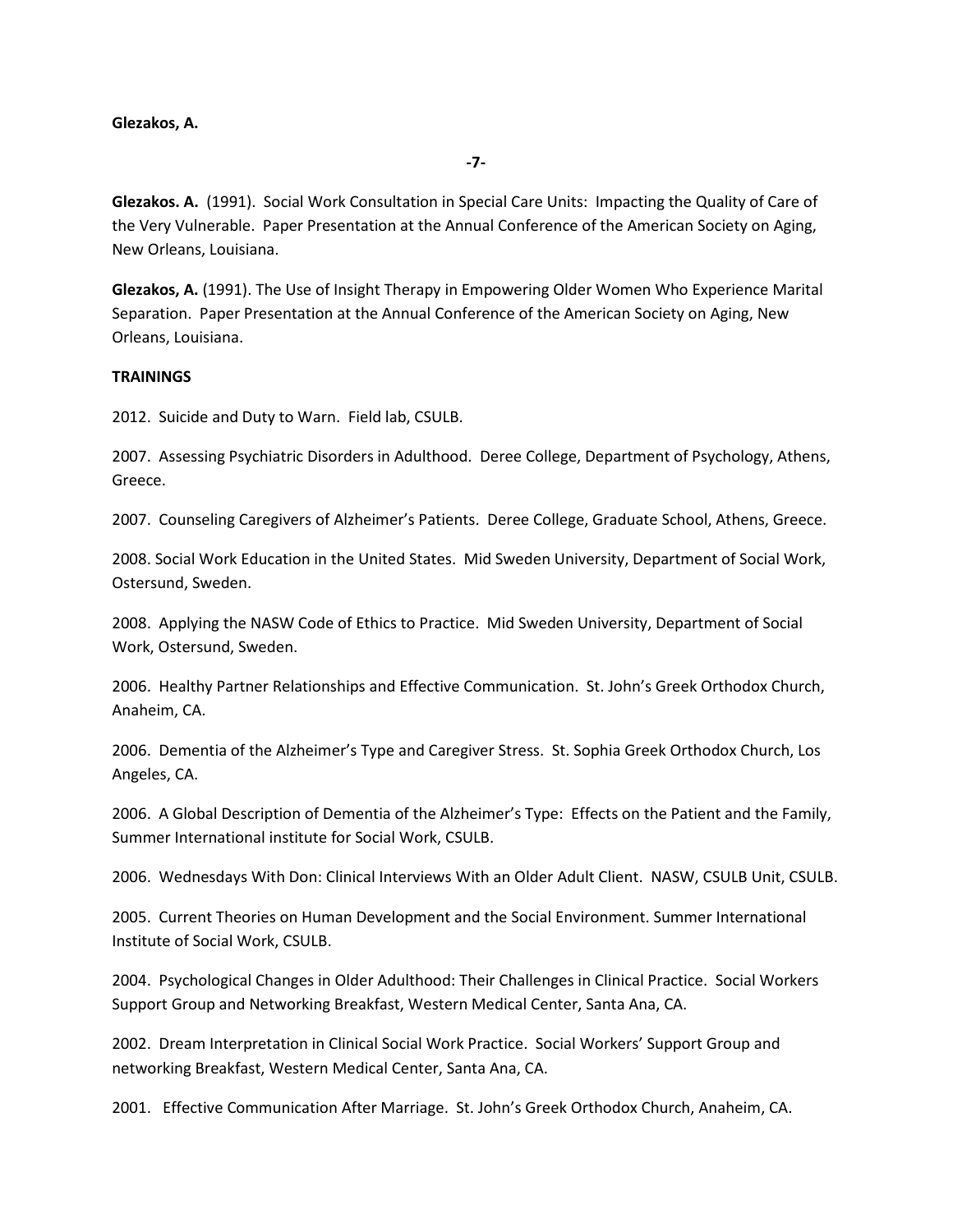2001. Counter-Transference in Clinical Practice with Older Adults. Social Workers' Support Group and Networking Breakfast, Western Medical Center, Santa Ana, CA.

2001. The Strengths Perspective: A paradigm Shift in clinical Social Work Practice. CSULB Social Work Alumni Association, CSULB .

2000. Sigmund Freud: His Influence on Clinical Social Work Practice. University of Judaism, Los Angeles, CA.

2000. Depression: How to Recognize It and What to Do. Leisure World, Seal Beach, CA.

1999. How to Recognize, Validate and Assist Elderly Clients with Sexual Needs. Huntington Memorial Hospital, Senior Care Network. Pasadena, CA.

1999. The place of the Strengths Perspective in Health and Mental Health Settings. Social Workers' Support Group and Networking Breakfast. Western Medical Center, Santa Ana, CA.

1998. Theories on the Etiology of Borderline Personality Disorder and Considerations for Clinical Interventions. La Casa Mental Health Center, Paramount, CA.

1998. Helping students Integrate Theory with Practice. Filed Instructors' Training, CSULB, Long Beach, CA.

1998. The Application of the Strengths Perspective In Practice and Supervision. Field Instructors' Training, Orange County, CA.

1998. The Office of the Ombudsman: Facility Staff and the Ombudsman in Partnership. John Douglas French Center, Los Alamitos, CA.

1997. Interviewing Skills. Student Orientation to Field Work, CSULB, Long Beach, CA.

1996. Chronic Disability, Age-Specific Needs and Social Work Interventions. Rancho Los Amigos Medical Center, Department of Medical Social Services, Downey, CA.

1995. Managed Care: Clinical and Ethical Issues for Mental Health Providers. Los Angeles County Department of Mental Health, Los Angeles, CA.

1995. Managed Care: Panacea or Nightmare? Los Angeles County Department of Mental Health, Los Angeles, CA.

1994. Psychotherapy with Older Women. Kaiser Permanente, Department of Mental Health, South Bay Cities, CA.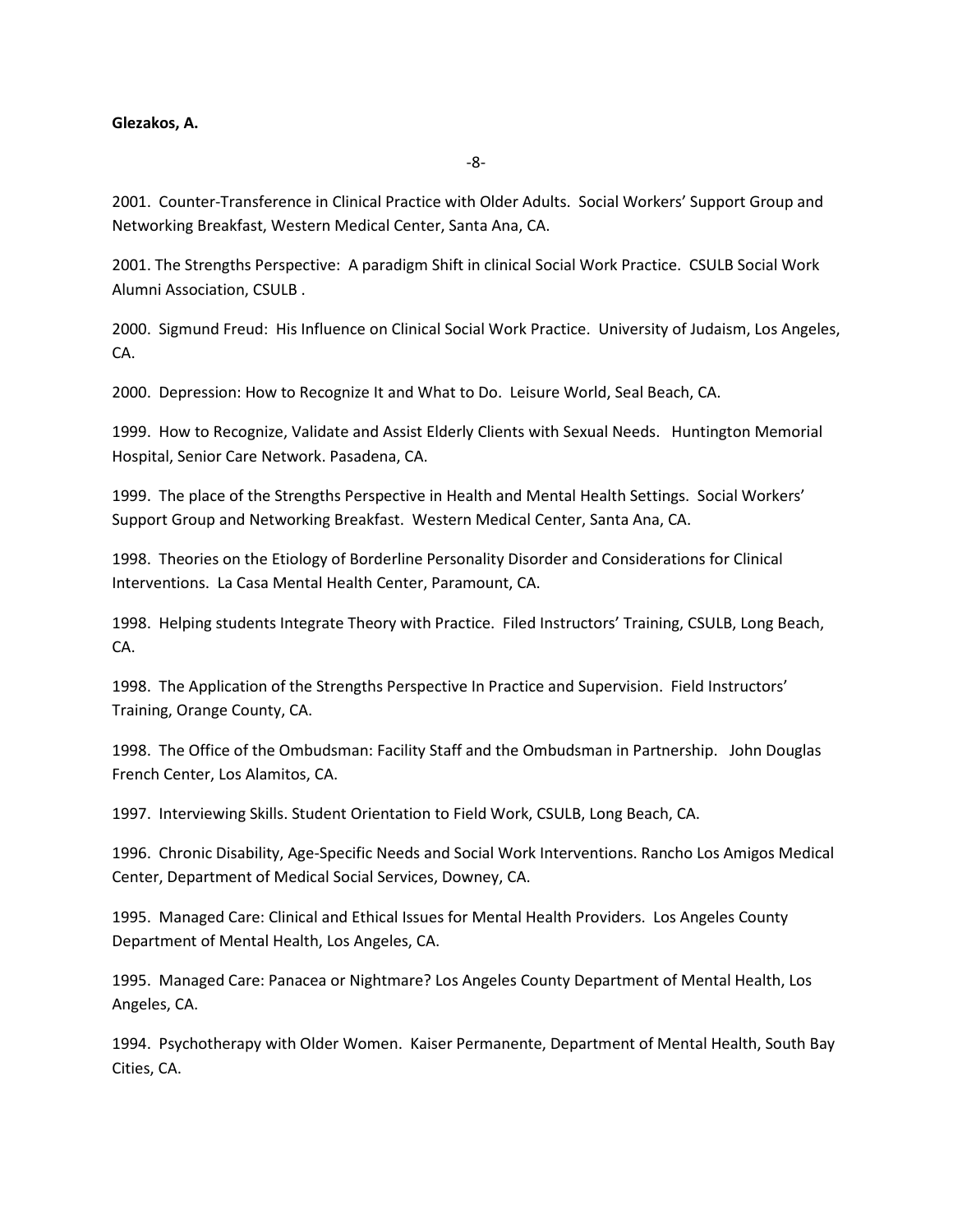-9-

1993. Crisis Intervention Theory and Older Clients: Suicide Assessment and Intervention. Orange County Health Care Agency, Santa Ana, CA.

# **UNIVERSITY, COLLEGE AND SCHOOL SERVICE**

Served on and Chaired Multiple Councils and Committees at Each Level.

Mentor **to First Generation Students** in the University's program **Partners for Success.**

Advisor to the school's **Associated Students of Social Work**  Multiple-year reviewer of **student scholarship applications.**

# **POST RETIREMENT TEACHING: CSULB, School of Social Work**

#### **February and March, 2015:**

(SW331), 2 Sections, Covering for Faculty on Family Leave.

#### **Fall, 2015:**

(SW503A), 2 Sections, Part-time Lecturer.

#### **Fall, 2016:**

(SW503A), 2 Sections, Part-time Lecturer.

#### **Spring 2017:**

(SW503B), 2 Sections, Part-time Lecturer

# **Fall, 2017:**

(SW503A), 1 Section, Part-time Lecturer

#### **Spring 2018:**

(SW503B), 2 Sections, Part-time Lecturer

**Fall, 2018:**

(SW503A), 2 Sections, Part-time Lecturer